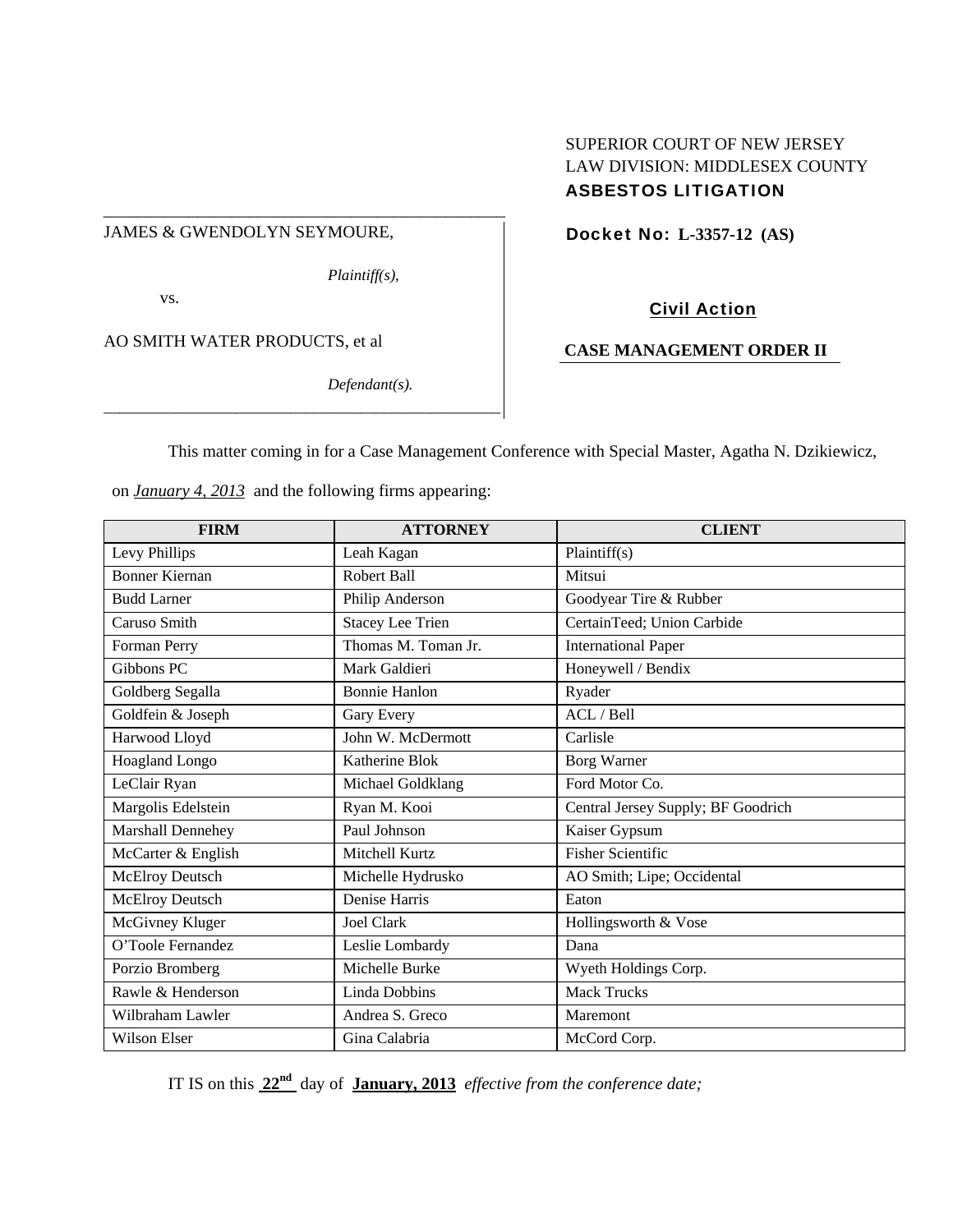#### ORDERED as follows:

Counsel receiving this Order through computerized electronic medium (E-Mail) shall be deemed by the court to have received a copy of the filed original court document. Any document served pursuant to this Order shall be deemed to be served by mail pursuant to *R*.1:5-2.

## **DISCOVERY**

- April 30, 2013 Fact discovery, including depositions, shall be completed by this date. Plaintiff's counsel shall contact the Special Master within one week of this deadline if all fact discovery is not completed.
- May 17, 2013 Depositions of corporate representatives shall be completed by this date.

### **EARLY SETTLEMENT**

| April 17, 2013 |  |  | The settlement conference previously scheduled on this date is <b>CANCELLED</b> . |
|----------------|--|--|-----------------------------------------------------------------------------------|
|----------------|--|--|-----------------------------------------------------------------------------------|

May 24, 2013 Settlement demands shall be served on all counsel and the Special Master by this date.

# **SUMMARY JUDGMENT MOTION PRACTICE**

| May 24, 2013 | Summary judgment motions limited to product identification issues shall be filed |
|--------------|----------------------------------------------------------------------------------|
|              | no later than this date.                                                         |

June 21, 2013 Last return date for product identification summary judgment motions.

### **OTHER MOTIONS**

- June 14, 2013 Filing date.
- July 12, 2013 Return date.

### **MEDICAL DEFENSE**

- February 15, 2013 Plaintiff shall serve additional medical expert reports by this date.
- February 15, 2013 Plaintiff is to arrange for the transfer of pathology specimens and x-rays, if any, by this date.
- June 14, 2013 Defendants shall identify its medical experts and serve medical expert reports, if any, by this date.

\_\_\_\_\_\_\_\_\_\_\_\_\_\_\_\_\_\_\_\_\_\_\_\_\_\_\_\_\_\_\_\_\_\_\_\_\_\_\_\_\_\_\_\_\_\_\_\_\_\_\_\_\_\_\_\_\_\_\_\_\_\_\_\_\_\_\_\_\_\_\_\_\_\_\_\_\_\_\_\_\_\_\_\_\_\_\_\_\_\_\_\_\_\_\_\_\_\_\_\_\_\_\_\_\_\_\_\_\_\_